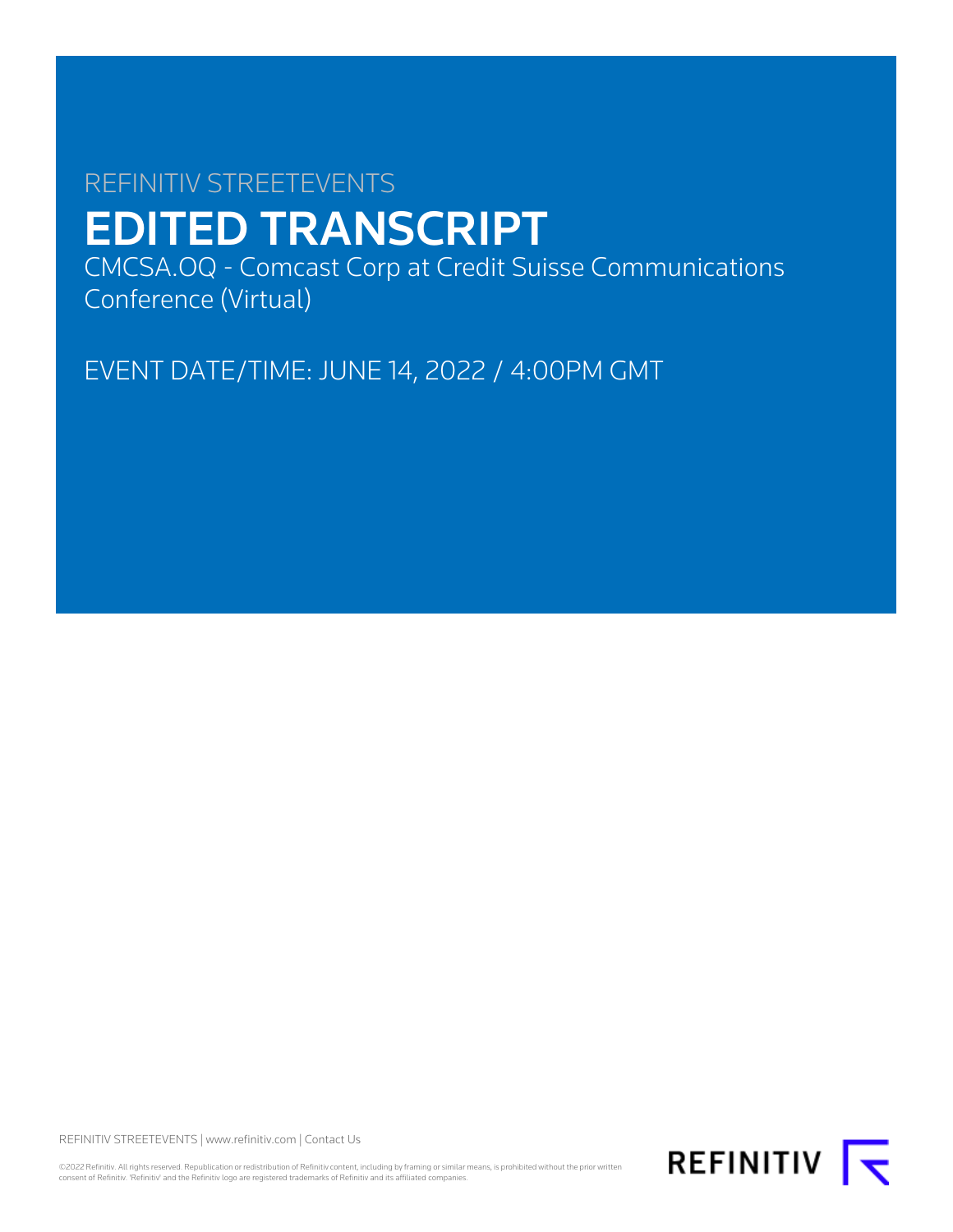#### **CORPORATE PARTICIPANTS**

**[Jeffrey S. Shell](#page-1-0)** Comcast Corporation - CEO of NBCUniversal

## **CONFERENCE CALL PARTICIPANTS**

**[Douglas David Mitchelson](#page-1-1)** Crédit Suisse AG, Research Division - MD

## <span id="page-1-1"></span>**PRESENTATION**

#### **Douglas David Mitchelson** - Crédit Suisse AG, Research Division - MD

So good morning. I'm Doug Mitchelson, Credit Suisse's media and cable satellite and wireless analyst. Pleased to have with us today Jeff Shell, NBCU Chairman and CEO for our lunch keynote presentation. So this will be a fireside chat format. My questions are likely to run the full time, but feel free to e-mail me questions if by chance we do have some remaining time.

<span id="page-1-0"></span>So Jeff, thanks so much for coming today. And just about 1 year ago to the day, you talked with a lot of optimism about the future of NBC Universal at our last conference, certainly been an eventful year since. I just wanted to start with the state of the union. Would you walk us through any learnings from the past year and particularly anything that surprised you? And how NBCU's strategy and growth outlook has evolved?

#### **Jeffrey S. Shell** - Comcast Corporation - CEO of NBCUniversal

Sure. And thanks, Doug, for having me, and thanks, everybody, for being here. So I'll just go 30,000 feet on this, and then you can obviously, Doug, drill as I know you will into any specific area.

But just kind of talking about the company, the way I think about it and we think about it. So we really think about it in 3 broad buckets. The first one is theme parks. We don't usually start with that, but let me just start with that really quickly. Our theme park business during the pandemic, obviously, we shut completely down and then came back. We chose to keep investing during this whole process, both in new attractions and in a big new park in Orlando. And the business has come roaring back.

So starting with that business is kind of appropriate because it's virtually in all of our parks, we're above where we were in 2019 despite not a lot of international travelers still, we're historic bookings in Florida hotels and our theme park attendance. Japan is all the way back now after kind of a slow start to the year with COVID. Hollywood is more than all the way back.

So we're kind of sailing into the summer on the theme park business really, really strongly. And we're hoping to kind of reopen our Beijing park kind of momentarily once we get through all the testing and everything here in the next couple of weeks. So that business is cranking, and we can talk a little bit more about that if you want, going forward.

The second business is just broadly speaking, content creation, big broad category, but that business is also cranking. Our film business, I don't think our film company has ever been as strong as it's been right now. I started there, as you know, when I came back from London in 2013. I think creatively, we're as strong as we've ever been. We're the only studio, I believe, who's making more movies in this year than we were last year. Everybody else is making less.

I think the whole level of the industry has increased as far as profit potential with some of the streaming deals and the change in windows, which we can talk about. And I think our creative situation is sailing into that strength perfectly, and we kind of saw this, this past weekend with Jurassic World just opening up to dominate business across the world, including China, which in one weekend, we are now the top movie of the year in China after only 4 days of release. So hopefully, the China market is coming back.

But across the rest of our content business, TV, our model of not just having a platform that allows us to maximize the creative value of every show, putting it where we think it will be most successful, but also selling to third parties is really doing well. Our news division, we really have no

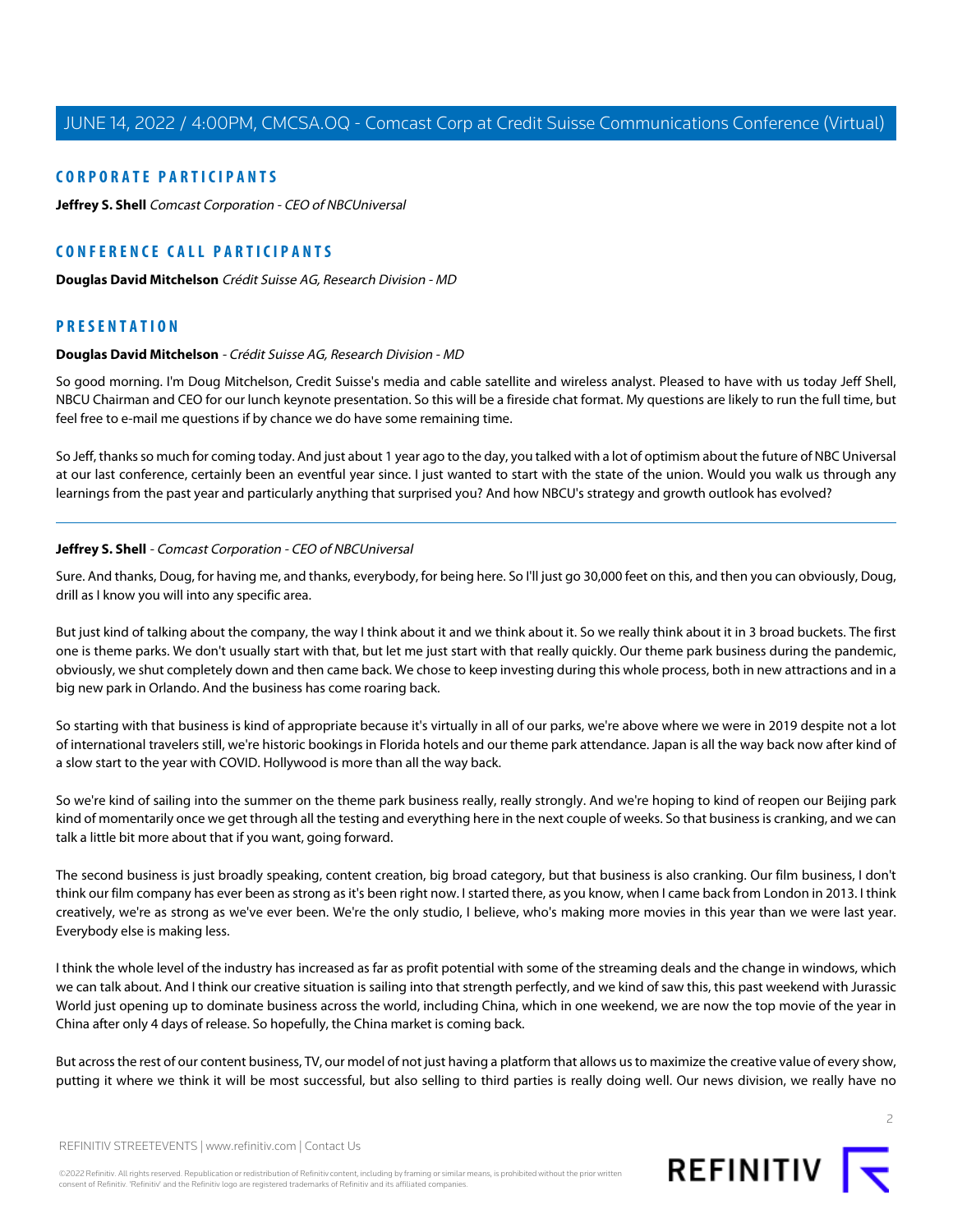competitors, given what's happened in the industry right now with our three-pronged approach with MSNBC and CNBC and NBC News NOW, which is our AVOD business, that's doing great.

And our sports business in a world of kind of increasingly rising sports costs, most of our key sports properties are locked up long term. So looking -- and then, of course, Telemundo, which is gaining ground and Univision, and we have the World Cup coming here in a couple of months. So if you look across all of our content businesses, I think that second business, I'm very excited about, too. I think we've made a lot of progress this year, and we can dive into that.

And then the third business, which gets probably most of the ink and most of the talk is really the video distribution business. And I think in that business, we've made a tremendous amount of progress, Doug, since last time we talked. NBC continues to be #1. We're #1 again this season. And even though everything is declining, NBC relatively strength improves we still kind of have the one-two punch of USA and Bravo, with now sports on USA, which has bolstered that. So kind of our linear businesses are strong but declining like everybody else as people switch to streaming.

And with Peacock, which I'm sure we'll spend a lot of time in the next few minutes talking about, but it's gone from an idea to an execution. We clearly picked the right business model for Peacock, the ad-supported model, which I think we took a lot of heat on when we chose it, but now everybody is kind of diving into the pool with us. And we are very excited by our progress. 2 years, we've basically caught up to Paramount who's been at it for 7 or 8 years, and we're 1/3 to half the way as where Hulu is, and I'm very excited about the business model. And then we're doing all that with really most of our programming strength still to come that we can talk about. So very excited with the prospect of getting Peacock up to scale.

So that's kind of a tour of the business. I know not a lot of negatives there, but I'm really excited by where we stand creatively and competitively and I think we've made a ton of progress, and we can kind of dive in any area you want.

#### **QUESTIONS AND ANSWERS**

#### **Douglas David Mitchelson** - Crédit Suisse AG, Research Division - MD

Well before we dive into those, why don't we -- we're about halfway through 2022. So I'm just curious, the execution priorities for the second half and into 2023, what are the important milestones you're focused on?

#### **Jeffrey S. Shell** - Comcast Corporation - CEO of NBCUniversal

Well, if you kind of go back to the beginning of the year, I was doing this last night actually for something else. And I was worried about if you kind of look at the year, so starting in January, I was really, across the company, I was worried about 5 things, there were kind of 5 things on my mind.

And one of them was getting our theme parks back up to cruising altitude, that's kind of happened already. Other than Beijing, where we're a little bit behind on that. But everywhere else, we're above where we were in '19 and feeling really good about that business.

I was worried about the China Olympics. I was worried about the Beijing Olympics. I was worried that we wouldn't be able to pull that off. It was a very tough operational Olympics and also an advertising environment. And that we pulled off, both from a kind of a broadcasting perspective and a revenue perspective. So that's behind us. So no longer worried about that and very excited about Paris in a couple of years.

I was worried about the movie business because we have a lot of big tentpole movies, and we bet on that business, and we have a lot to come. I was worried about that until Top Gun hit the theaters and then now really not worried about it after the performance of Jurassic and we have Minions coming and Nope coming and a really great - The Black Phone, which you probably haven't heard of, which is a great horror movie. So I'm very excited about that business.



3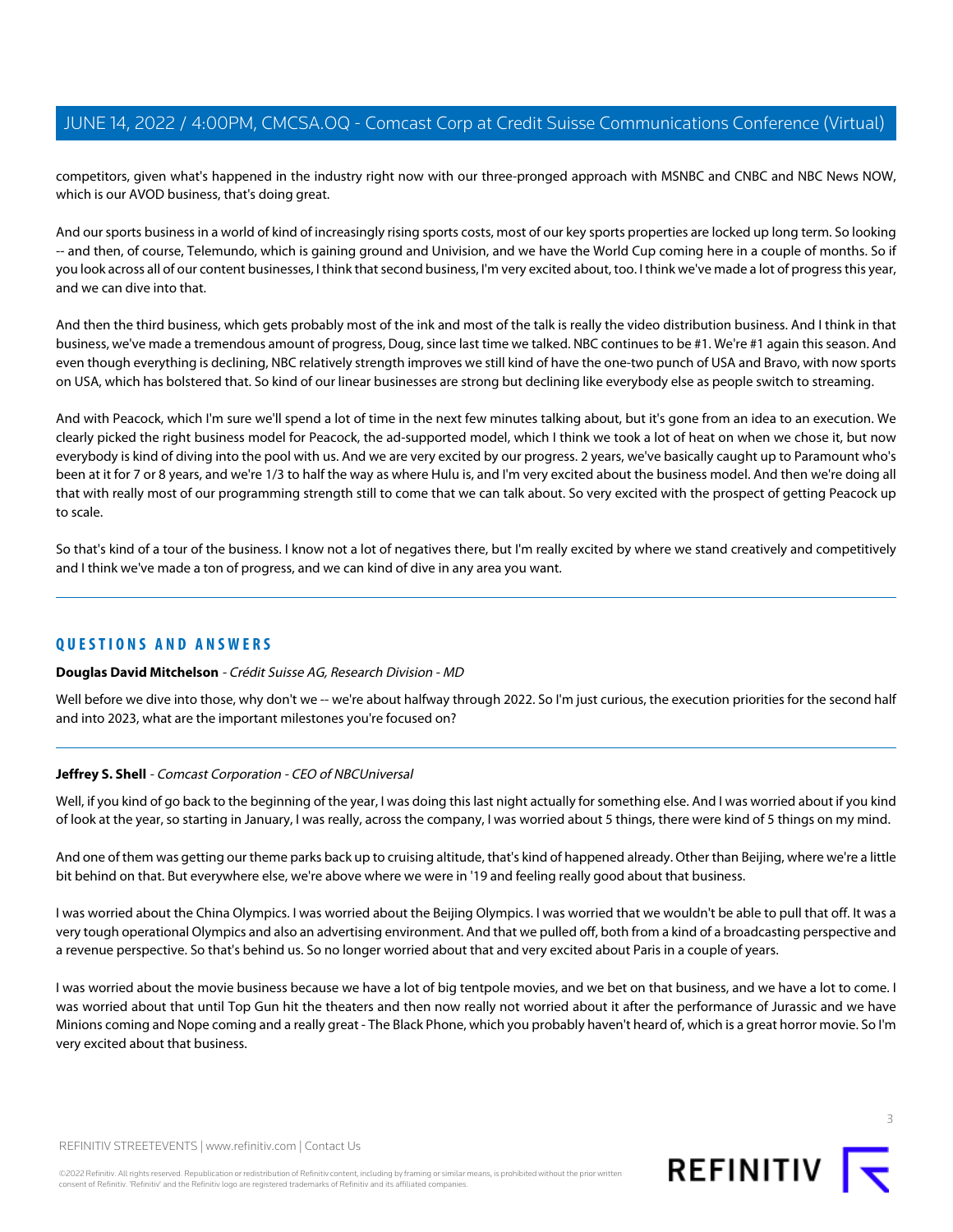So 3 of the 5 things I was worried about in January are kind of in the rear view mirror a little bit. They are not keeping me up at night anymore. I think the 2 things remaining we kind of talked about, getting Peacock to scale is critical for our company, having a scale streaming portion of our business to go along with our linear business is core to our model and even though we're doing well and we're right on track, we're spending a lot of time on it, and I'm thinking about that a lot.

And then, of course, the macro environment. We're not seeing any impact of the macro environment on our business yet, but how can you not be worried on the macro environment with inflation and everything else. We're keeping a close eye on that. Even as I said, we're not really seeing signs of it in our business yet. So that's kind of how the state of the union here. But having 3 of the 5 things I was worried about kind of in the rear view mirror is a nice place to be in June.

#### **Douglas David Mitchelson** - Crédit Suisse AG, Research Division - MD

Great. Well, let's go to #4 that we're still working on, Peacock, right? So when people would call up on Comcast, it's right up there and among the top questions. And so certainly an important topic. And you're making a major investment, right, \$2.5 billion, I think is the guidance for losses this year you've outlined, taking this year's \$3 billion of programming investment to \$5 billion in the next few years. So investment is going to increase from here on the cost side. So can you walk us through the path to profitability for the service?

#### **Jeffrey S. Shell** - Comcast Corporation - CEO of NBCUniversal

Yes. So there's really kind of -- what I would say -- let me divide it. I do things in threes, and this is another example of that. So when we kind of divide it in 3 buckets.

So first bucket, of course, is distribution, how many people are watching? How many people are paying for it? We -- the big investment that we're making was a conscious decision. We had started with a more limited AVOD strategy, where we found that more people were much more subscribing and choosing to watch the premium service, so we chose to invest more money to go after more of the premium AVOD experience, \$4.99 with advertising, and that's what's driving the increased investment. Very pleased with that.

I think as we noted in our earnings for the first quarter, we added 4 million-plus subscribers paying us in the first quarter, which took our subscribers to over 13 million paying subscribers. That means that we added, by the way, 1/3 of our paying subscribers in one quarter. And obviously, that was driven by the Olympics and Super Bowl, and I'll get to the programming investment in a second.

So if you look at that, the second quarter, we're obviously going to get to our programming strategy in a second, but we're going to ebb and flow each quarter depending on our programming and when we have things coming in at what time. The second quarter, we have none of our sports, and we don't yet have our movies and originals coming.

So what I've been pleased with in the second quarter is that we've been able to retain virtually all of the subs we added in the first quarter. So people came for the Super Bowl, had stuck around and kept paying us to watch things like Dick Wolf dramas and The Office and news. And even though we're probably not going to add a lot of subscribers in the first quarter, we didn't expect to, but we've retained the ones that we added in the first quarter.

And so as we move to the back half of the year, when all of our programming strength is coming, I think we're pretty optimistic that we're going to continue to grow paying subs. By the way, it's also important to remember that 13 million paying subs comes from only a portion of the country because in Comcast territory, Comcast homes who get Xfinity, get Peacock Premium for free. At some point, we'll roll that to pay. But right now, it's a benefit to our Comcast ecosystem. And so the 13 million doesn't represent a fair kind of representation when we have millions of people in Comcast homes getting it for free using the content, which we like, by the way.



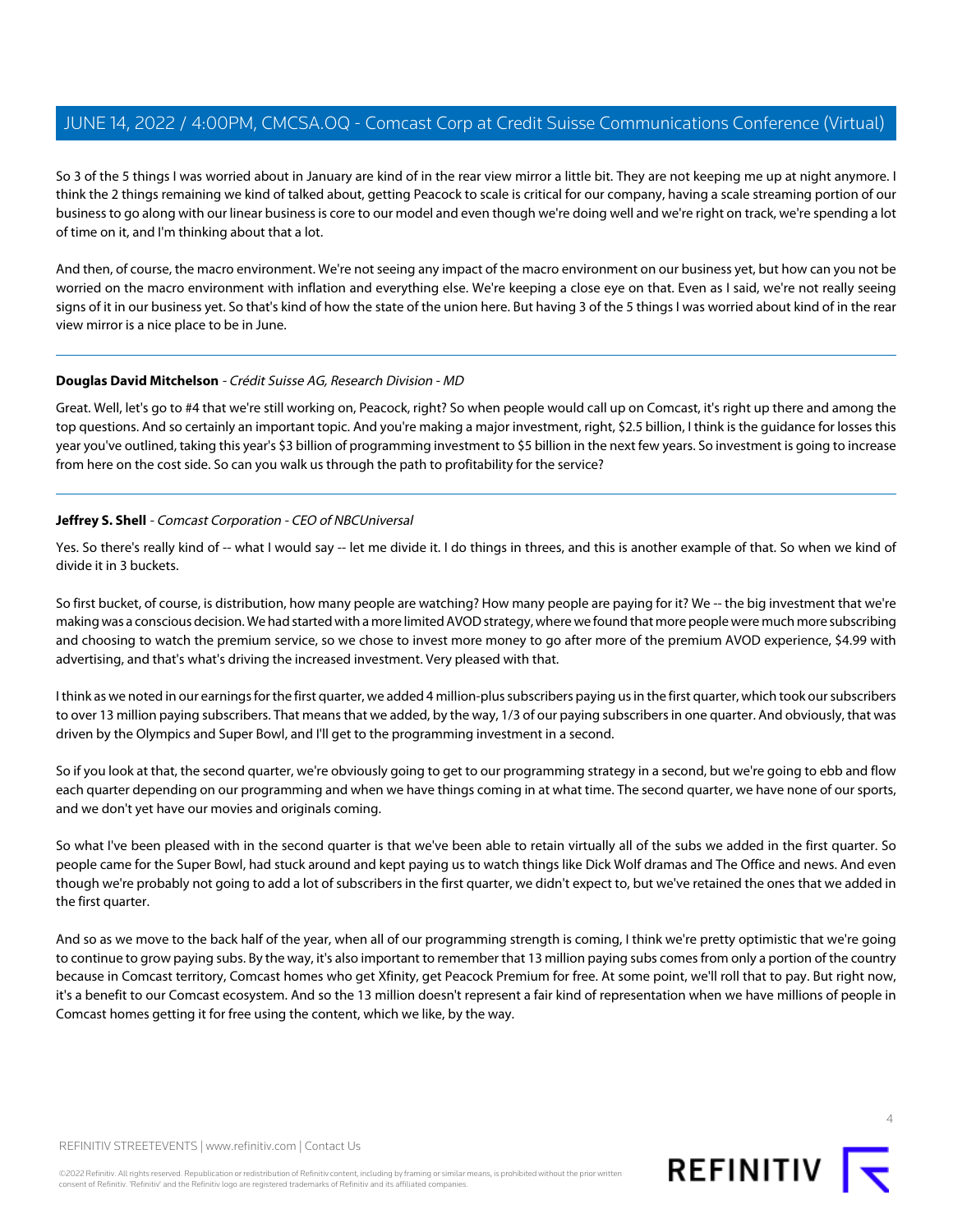So thrilled with our trajectory on paid, but obviously, a long way to go, right? Second category is advertising, which we actually make more per sub on our base advertising, our base subs than we do in subscription fees. Very pleased with that. Couldn't be more pleased with that. As I said, in 2 short years, we've ramped that up to a level that next to Hulu is probably second to anybody in the industry.

We are getting CPMs at the broadcast level, which we -- I don't think expected to. We had hoped to do that, and we are getting CPMs at that premium level which is great. So it validates kind of this business model we chose, a dual revenue stream to match kind of the core business, which was our thing. And then obviously, everybody else is who we were chasing before is now jumping into the pool behind us saying, "Oh, yes, we like this model, too." So it's great and it feels good to be where we are.

And then the core thing that's driving the investment is generally programming costs. So Doug, when you talk about losses, losses are driven by what you said, which is that we said \$3 billion in programming costs this year going to \$5 billion over the next few years. Most of that is our - on programming and most of the programming is our own program, our own content that we're buying.

So we basically have 4 main pillars of programming that we're spending money on. One is sports, that's driven us so far, where every sports deal we do, we don't do if it doesn't have a digital component. So if you kind of look at the 4 main ones we have, we have NFL, where not only do we have simulcast on Sunday Night Football which is the top rated show on TV, but we have an exclusive game coming up this year on Peacock.

We have the Olympics, which we have all rights. And I think once we were kind of able to redo all our distribution deals, you saw in Beijing, what we can do, where Peacock really was a nice clean way to watch the Olympics live. Any time you wanted to see an event, that was where you went. So we're thrilled with that.

English Premier League, which we renewed, which we have a lot of exclusive games on Peacock and of course, golf, which we have our PGA deal. So sports is really the driver right now. I'm very excited about the movie part of Peacock. We bought our own first window of movies. That kicked in this year. So as you know, it takes a little while because the movies that were in 2021 are still on HBO.

So now we have a couple of movies on Peacock as we go out throughout the year, you're going to see Jurassic go on Peacock and Minions go on Peacock and Nope go on Peacock. And I think in the next 3, 4, 5 quarters, you're going to see a real impact on films going in their first window on Peacock along with some selected kind of originals. So film is a key part of the strategy. And I think we're in the second inning on film really from Peacock perspective.

Third major pillar is using our linear strength, either day and date or next day, broadcast. We moved all the Bravo stuff next day exclusively on to Peacock a couple of weeks ago. But most of the content we get when it comes up, Hulu, as you know, we terminated our Hulu programming deal. We get all that back starting Labor Day, September 1. So that's going to be a real driver in the back half of the year.

And then finally, originals, where you can't be a successful streaming service unless you have original hits. The pandemic slowed us down a little bit on that, like it slowed everybody down, just producing things, but we're starting to see some of them hit the platform. And there's a couple that shows that I'm pretty excited about coming on Peacock back half of the year and early next year.

So the nice thing about it is we're buying -- the spend is for buying content and the content is deployable lots of different places. And we think this is the highest value creation possibility for this type of content. And so I'm -- I mean, I can talk about this for hours, as you can tell, but I'm pretty pumped up with how we're doing on Peacock.

#### **Douglas David Mitchelson** - Crédit Suisse AG, Research Division - MD

So quick clarification, I think the listeners understood what you were saying, but I think you sort of reviewed 1Q when you were talking about not going to add a lot of subs. I think you said in 1Q, I think you meant 2Q, right?

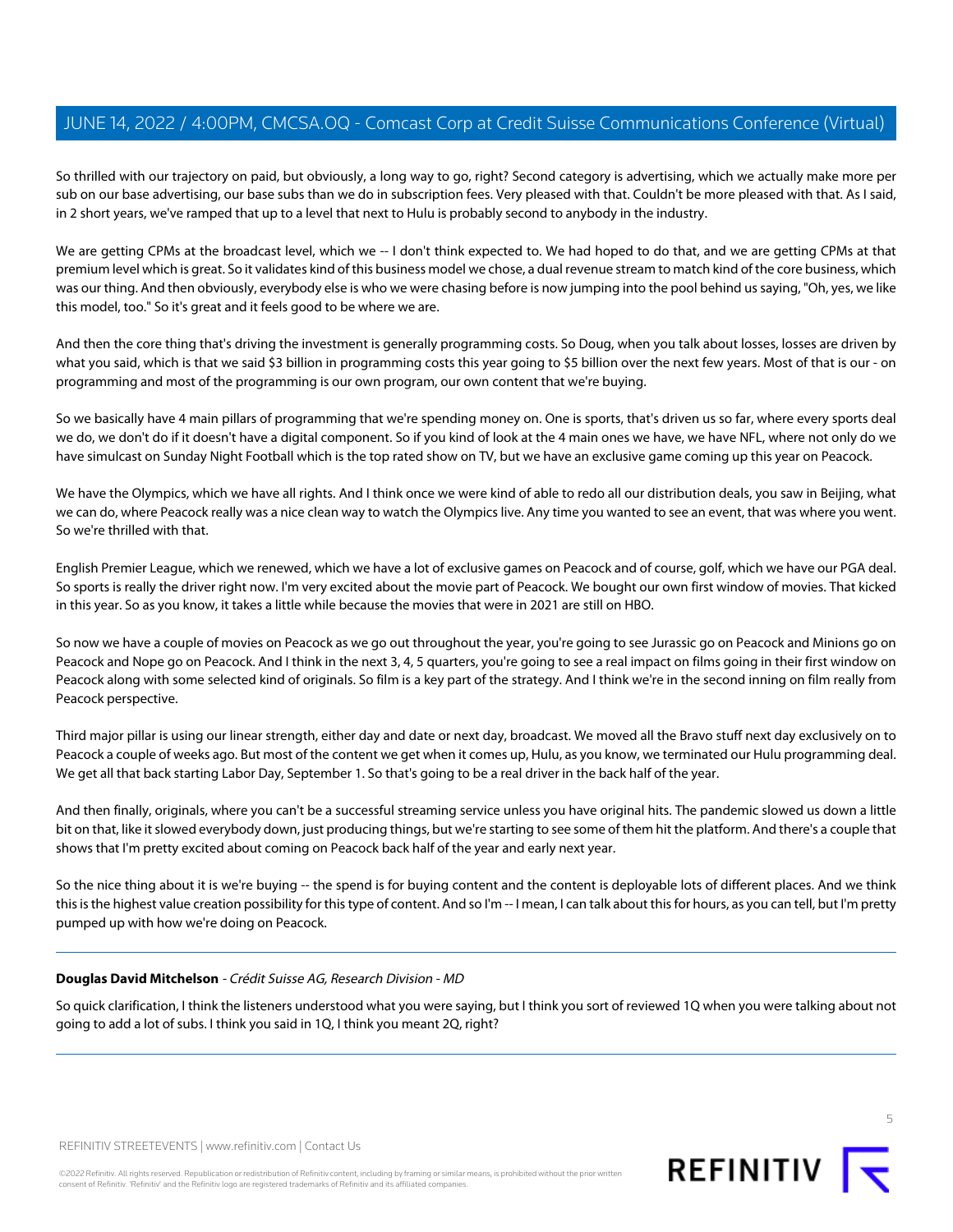#### **Jeffrey S. Shell** - Comcast Corporation - CEO of NBCUniversal

Second quarter. Yes, yes, yes. Sorry.

#### **Douglas David Mitchelson** - Crédit Suisse AG, Research Division - MD

No, quite all right.

#### **Jeffrey S. Shell** - Comcast Corporation - CEO of NBCUniversal

I think we -- by the way, Doug, I think we've said that in our first quarter earnings call, we didn't expect -- we knew we didn't have a lot of -- we pulled a lot of our program forward in the first quarter as far as sports. So we never expected second quarter to be a growth quarter for us. Actually, we're doing better than we are. We thought we'd have more churn from the sports programming. But yes, so I meant second quarter, if I said first.

#### **Douglas David Mitchelson** - Crédit Suisse AG, Research Division - MD

Fair enough. And I think I'll let you slip on trying to pin you down on the path to profitability and get to the next. I think the -- look, last...

#### **Jeffrey S. Shell** - Comcast Corporation - CEO of NBCUniversal

Well can I -- Doug, can I say can say one thing on that? It's important to remember that we don't -- we're not managing Peacock as a separate business. I mean this is a critical thing if you kind of look inside of our company of how we're operating. We view our TV business as one business. In fact, we manage it that way. We don't have 2 different programming departments, one for Peacock and one for everything else. We don't have different marketing. We manage it as one business.

So really the calculus on what you're asking is do we grow faster? Do we create value overall in the TV business as a result of the investment we're making in Peacock right now? And we feel strongly that we do and will. And so the goal is not necessarily to get Peacock to profitability, of course, we want to, but the goal is to have our TV business grow sooner and more rapidly despite linear declines, and we think we're well on our way to that in the next few years.

#### **Douglas David Mitchelson** - Crédit Suisse AG, Research Division - MD

Fair enough. So alot of streaming services out there, a lot of viewing options at this point. I think we still see some of those surveys saying it takes 10 minutes on average for consumers to find something to watch. And consumer surveys reflect a lot of confusion. Many are overwhelmed.

So just kind of a high marketing burden for each streaming platform and a consumer perhaps that could be happier, so do you see opportunities to evolve the streaming marketplace over time to improve that consumer experience and perhaps ultimately the streaming business model?

#### **Jeffrey S. Shell** - Comcast Corporation - CEO of NBCUniversal

Yes. It's interesting. I mean, I saw those surveys that said 10 minutes, too. And back in a prior life, I think you and I knew each other, Doug, I ran TV Guide decades ago. And back then, it was 90 seconds. That's how long people took to find what they wanted to watch when they got home.

So I actually don't believe the survey. I think it's shorter than 10 minutes. I don't think most people want to get home and spend 10 minutes figuring out what they want to watch. I think people either know the show that they want to watch or the event that they want to watch. That's a lot of people or they don't and they want to quickly find something that gets what they want to watch and get going and watch it.

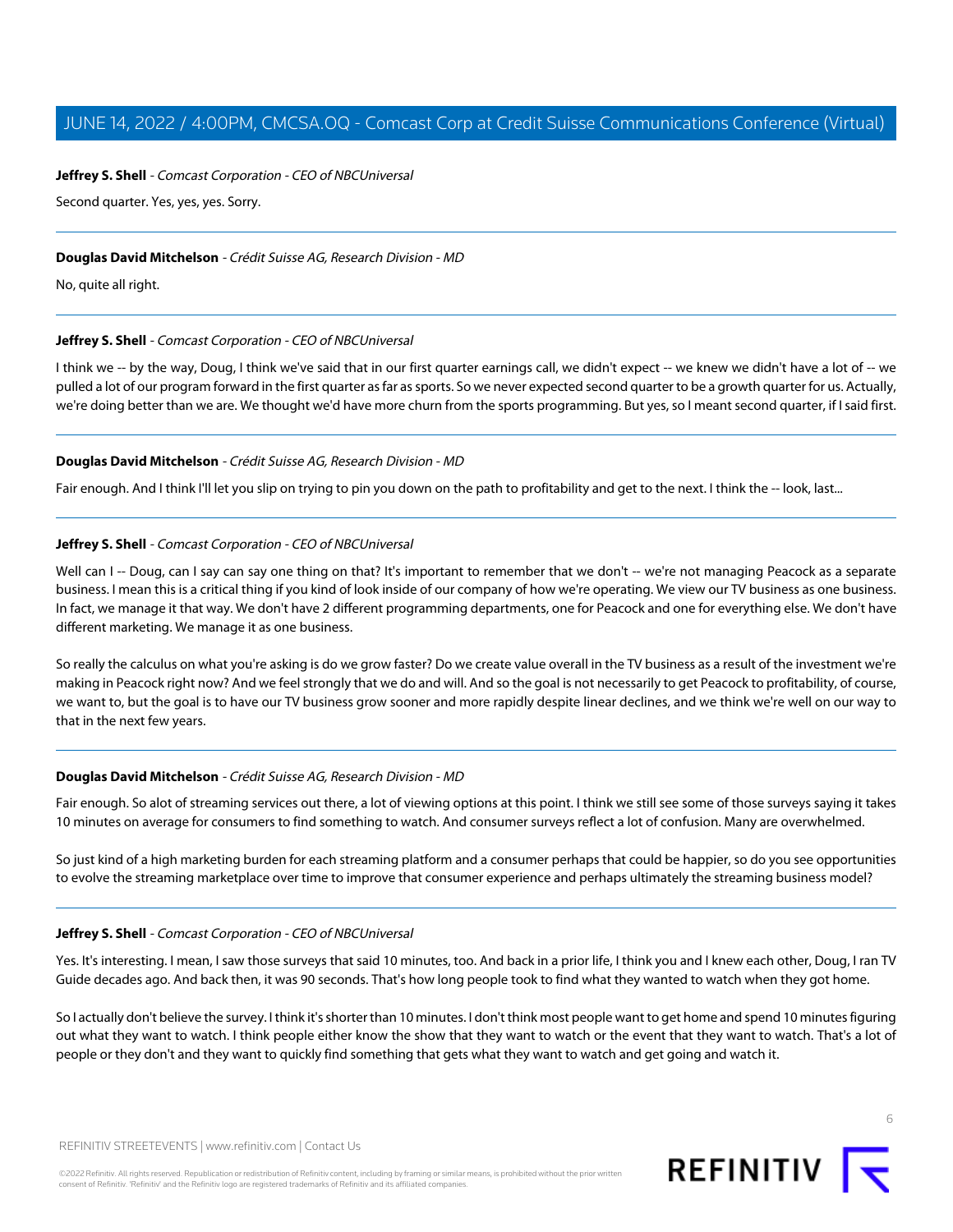When you turn on your TV and watch NBC or watch Peacock or watch Netflix or whatever, you want to start watching something, you're tired after your day, you don't want to spend a lot of time searching for something to watch. So I totally agree with your point.

I think that especially in this world where it's fragmented, and there's lots of different streaming services, I think it's going to be critically important for each of us to get somebody to what they want to watch in a rapid way and satisfy them. Part of that is having enough programming so you can always find something new when you're on your service, which we feel pretty confident in our ability to do that because of our library and our movies. But part of that is just the user interface.

And what I would say is, in this case, we're pretty fortunate to be part of Comcast because a lot of our viewership, a lot of our kind of incoming, as I mentioned at the beginning, is coming from X1 and Xfinity and people see an ad for something on Xfinity for a Peacock show or a piece of content, and they come in that way, that's one way people are coming into Peacock in Comcast home, which I think gives you a little window into the future.

Everybody is going to have to use the full strength of their platform to make it really simple for consumers to find what they want to watch and advantage our service. And part of that is going to be how good the product is.

By the way, our product is great. We benefited by -- we basically took the Sky platform, we didn't have to create it from scratch. And then having all these touch points in our company, especially with Xfinity, allows us to get people more quickly to something they want to watch when they don't know what they want to watch.

#### **Douglas David Mitchelson** - Crédit Suisse AG, Research Division - MD

Yes. And it kind of leads to what the consumer behavior with Peacock looks like today. So I'm curious where you would put consumer awareness at, user engagement, satisfaction? How is that all shaking out so far?

#### **Jeffrey S. Shell** - Comcast Corporation - CEO of NBCUniversal

Well, so it's interesting. I think, first of all, people love our platform. It works as opposed to other platforms, which are more bespoke that crash when you get a huge influx. We were able, for example, in the Super Bowl to handle 6x our highest traffic prior to that without any problems with service. So once again, using the Sky platform, the NOW TV platform that has been out there for almost a decade has been very helpful to us. We have a better product and it's more robust from a technical standpoint.

So that's been -- those are one of the things that people don't talk about unless it's bad. So that's an advantage that we have. Awareness-wise, we chose not to go with a plus or prime or gold or max name. We chose to kind of create a new name that had -- harken to our history, but was new and allowed us to kind of create something new across the world. I think, actually, it's harder to do that, but it's the right decision because it allows you to create your own identity for that new service and not have it tied to any specific heritage, which gives you a lot more opportunity to different types of program.

And I think last year in '21, next to Zoom, it was the second -- according to surveys I've seen, it was the second most admired new brand out there. So I like that company. So we're happy with that. And then as people -- usage, we know why people are coming. You can kind of very easily judge. The nice thing about a streaming platform is you know what people -- you know when they sign up and you know what the first thing they watch is, and it's pretty easy to determine that's why they came. If somebody signs up for Peacock and watches The Thing About Pam, then we can pretty much know that's why they kind of chose to go subscribe to Peacock.

What's really interesting to us is what they watch second and third and fourth and why they continue to pay everything per month. And I think the breadth of our programming is a huge untalked about competitive advantage because we have this library of television content, which has been driving services like Netflix, by the way. We have an unmatched library of movies. Movies drive these platforms and movies are doing huge usage.

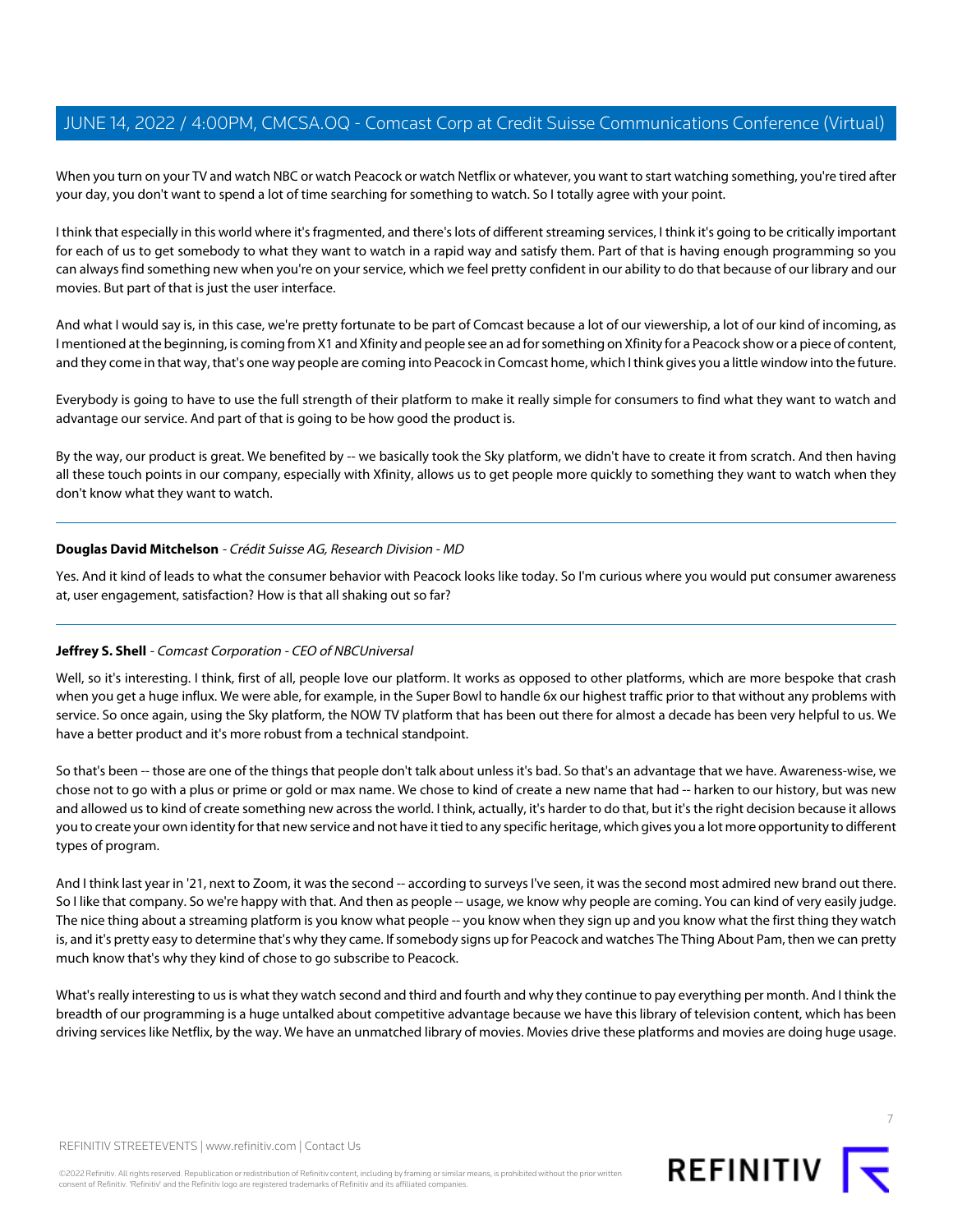And then kind of an unsung hero in our platform is news, right, where we have this 24-hour NBC News NOW, we find people are watching a lot more. They're not coming for news. News is not a big subscription driver to Peacock, but the strength of NBC News when you just watch an episode of Bel-Air and you're on the platform, and we hit you with a promo for - get the latest in the Johnny Depp-Amber Heard trial, and then we get you to the rabbit hole of NBC news, a lot of people are enjoying that watching news in a nonlinear way.

So it's interesting, but I think the breadth of our programming is a huge advantage for us.

#### **Douglas David Mitchelson** - Crédit Suisse AG, Research Division - MD

Interesting. I think there's 2 competing dynamics that I find intriguing. I mean, streaming services need a lot of content to grow and to lower churn. But there also seems to be more content being produced than any household can possibly watch, right? So is there opportunity for NBC to be more profitable making more content? And I guess, which content would that be? Or is it time for the industry and NBC to start rationalizing spending given how much is being manufactured?

#### **Jeffrey S. Shell** - Comcast Corporation - CEO of NBCUniversal

Well, I think this is this big debate are we at peak content, right? Like this peak content question. I, for one, am not a big believer that we've hit peak content. I think lots of viewers like lots of different things, and I think things will continue to fragment. And the reality is, as long as you're selling total audience, and can make a margin on your content, I think there's -- I don't think we're remotely close to peak content in the industry.

I think the key is finding the right distribution kind of strategy for a piece of content that maximizes its chance to be a hit. Because for something to be a hit, whether it's a movie or a TV show, it not only has to be great, it not only has to be marketed well, but it has to have the right distribution platform so that the people can find it and discover it and watch it.

And so I think we have kind of this unique platform with all these leading linear networks and Peacock, which is really tethered to this linear environment, plus a willingness to sell content to third parties. Like if we have a show -- I'll give you an example, Hacks, which is a great show that we make, we didn't feel that was right for our platform, given that it really belongs on a premium, non-ad-supported platform, and so we sold it to HBO where it's a hit.

So I think our kind of economic model allows us to maximize content by picking the right place. And I think at the moment, I like all these businesses. So I think we're going to continue to make more content.

#### **Douglas David Mitchelson** - Crédit Suisse AG, Research Division - MD

So you've made a lot of changes in terms of how content is produced and obviously, different focuses for some of the distribution with streaming platforms. So the content creation strategy has been evolving, but you talked about the strength of the studio.

Can you walk us through -- how would you articulate the studio's strategy for NBCU at this point? How aggressive are you producing for third parties versus focusing internally?

#### **Jeffrey S. Shell** - Comcast Corporation - CEO of NBCUniversal

So it's interesting. I think probably we are more focused on producing for ourselves. But ironically, we're actually selling more to third parties than we ever have. And the reason for that is because in the old days, the old days being 5 years ago, right, you would produce generally for NBC in your cable networks and you bought the vast majority of the content. If you look at what Universal Television produced and what NBC bought, NBC 5 years ago bought most of the content, and then we would sell a couple of shows to other broadcast networks or cable networks.

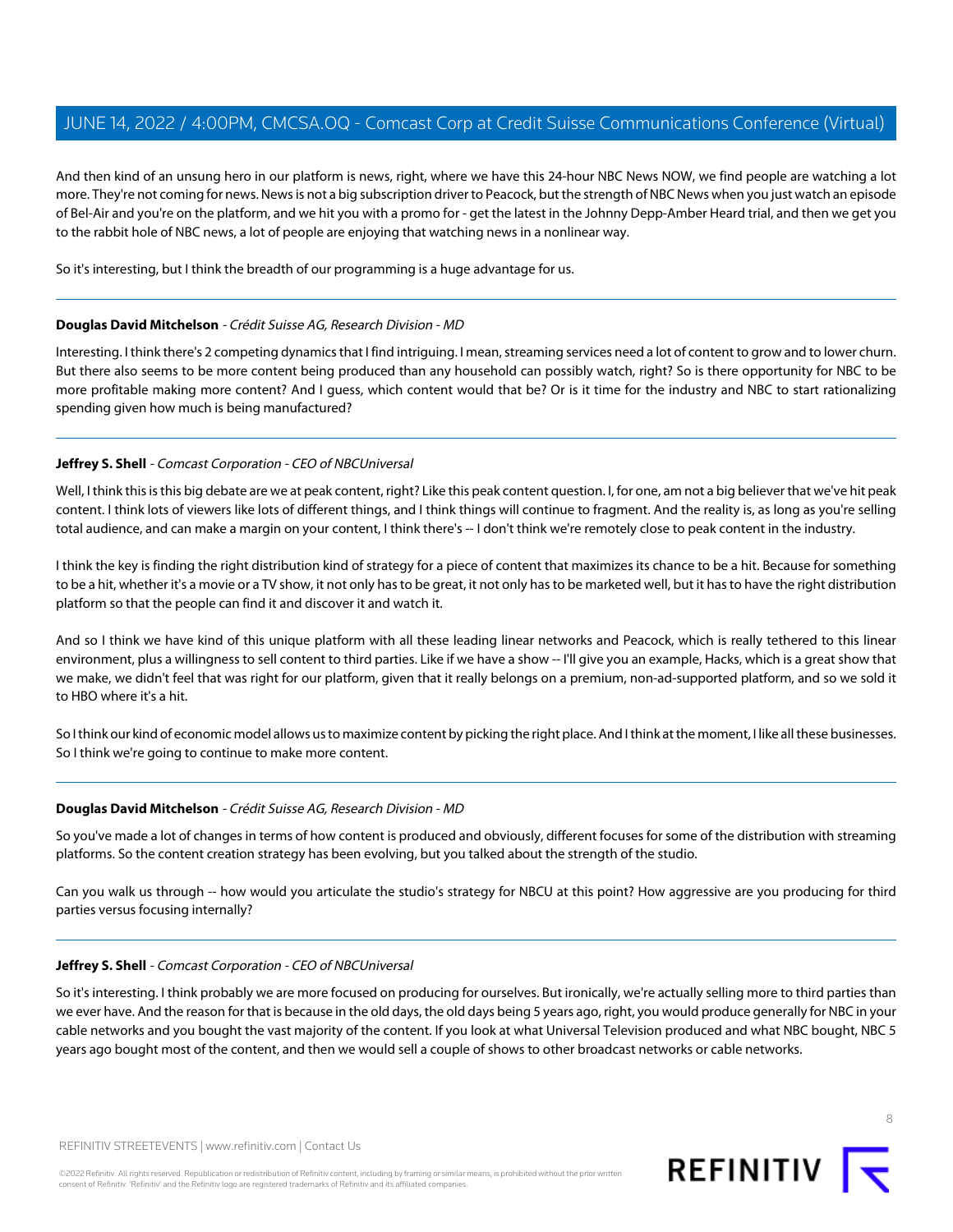Now I think the whole content engine at our company is much more geared towards supplying what we think our content engines need, whether it's what NBC needs on a Monday night or what Peacock needs in the third quarter to leverage something that is working. But ironically, because everybody else is buying lots of content, and we have a deep library and lots of content, we're actually selling more to other streaming platforms, too, because our philosophy is the first objective is to make a hit, wherever a show could be a hit.

Hopefully, it's on our platform. But if it's on another platform, we get it back someday in our library, and that's good, too. So we're selling -- the answer to your question is I think we're more focused on supplying our own platforms, but ironically, we're selling more to third parties than we ever have.

#### **Douglas David Mitchelson** - Crédit Suisse AG, Research Division - MD

It's interesting. How is the theatrical window sort of selling out in your view? Is there more experimentation to go? And then I think you sort of already hinted at this earlier, I was going to ask you if box office results for some of the recent blockbusters suggest fully recovering to pre-pandemic levels. But I think you led me left on that one.

#### **Jeffrey S. Shell** - Comcast Corporation - CEO of NBCUniversal

Well, you know what I love. I mean, we've talked about this or you know I love talking about the theatrical business. I was very frustrated back in 2019 with the way that the -- I really felt that the business was anti-consumer and leaving a lot of money on the table for people like us that made great movies with the way movies were distributed. I love what's happened over the last couple of years. I think the whole business has reached a new water level, really driven by 2 things.

Number one, the streamers realizing that movies drive platforms. I mean, we saw this at HBO Max and other places. But movies drive platforms and I think -- it's not just a U.S. phenomenon, but around the world, we're having a robust licensing business for our movie content, which is making the whole business more profitable.

And then the second thing is how the windows have kind of evolved rapidly. It's a little bit -- it took a little bit of shrapnel to do that. But we got to a different place. And what's happened is consumers can watch movies in the home much sooner than they could pre-pandemic. The strategy for movies is much more bespoke. I don't actually think, to your question, it's settled at any specific pattern yet.

You just saw -- for example, yesterday, I think Disney announced Dr. Strange is going to go on Disney+ 47 days after theatrical. So they're continuing to experiment with different things, which by the way, was unheard of 3 years ago. Disney was the one who would say we're never changing the windows, right?

And then for us, as a company, what I'm particularly proud of is the PVOD window, the premium video on-demand window, which kicks in for us at Day 17. And we did that -- and we're doing that in partnership with the distributor, the exhibitors, right? So the more screens you put us on in the theatrical release, the bigger share you get of the digital window, which I think is a great model for us.

And what we've seen is a significant increase on how much money we're making in the home entertainment window, really driven by that premium video-on-demand window \$19.99 or \$24.99 at home from Day 17 to when we go to Peacock. So I think the whole model is better now. I don't think it's settled into a particular calcified model. I suspect that someday it won't settle.

It will be more bespoke by studio and by movie where older adult movies, which will all have a harder time getting box office, might go sooner on the platforms and big family movies that have this PVOD potential may wait a while to get on the streaming platform. So I think it's going to kind of ebb and flow a lot over the next kind of couple of years until we find the right economic equation and that equation could be different by each market, by the way.



©2022 Refinitiv. All rights reserved. Republication or redistribution of Refinitiv content, including by framing or similar means, is prohibited without the prior written consent of Refinitiv. 'Refinitiv' and the Refinitiv logo are registered trademarks of Refinitiv and its affiliated companies.

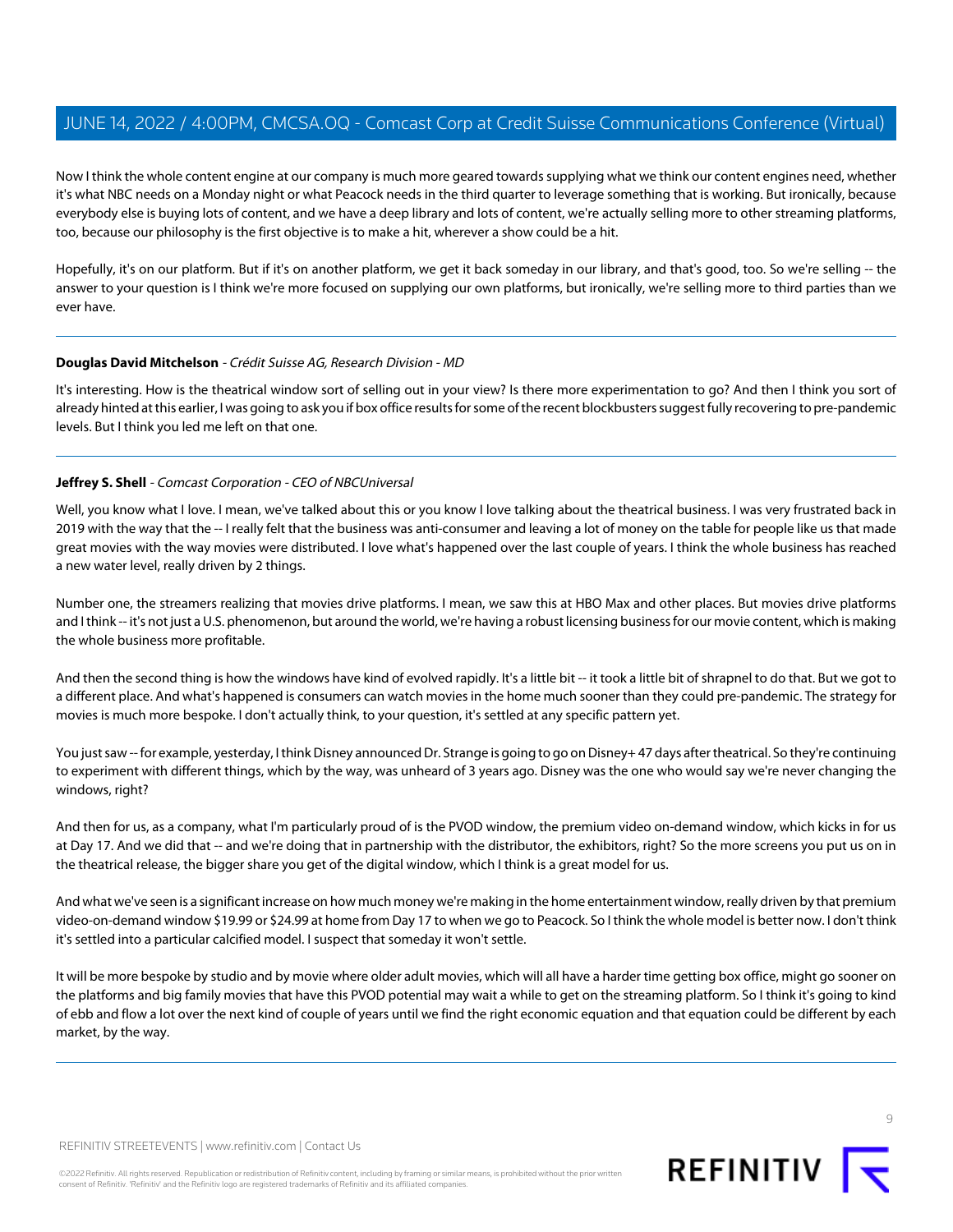#### **Douglas David Mitchelson** - Crédit Suisse AG, Research Division - MD

Yes. I think while in streaming, I guess, Peacock and NBC as well, I wonder about content cost inflation. And in fact, let's just broaden it out here to any inflation impacts across the organization that we should be factoring in?

#### **Jeffrey S. Shell** - Comcast Corporation - CEO of NBCUniversal

So if you look theoretically at how inflation impacts our business, right, there are a number of different ways that it should theoretically impact our business. I mentioned this at the beginning, it was one of the things I was a little worried about going into the year as we saw inflation starting to creep up.

The first way that it impacts us is we have a lot of people who drive to our theme parks, right, particularly in Hollywood, but also in Florida. And as gas prices rise, you would expect to see a decline in those people. As it becomes much more expensive to drive from Atlanta to Orlando than you would -- and it's more expensive to fly by the way, as airlines have to raise their prices to offset fuel. We are seeing none of that, yes, like literally none of that.

If you landed from Mars and looked at our numbers for our theme parks and tried to discern if there was inflation or not, there's no impact on our business. But I think going forward, obviously, at some point, you would expect to see some impact of that with or without a recession, you're going to have an impact.

The good news for us is that with the U.S. just eliminating the testing requirement for people having to fly into the United States, we expect a surge of international visitors so there's hopefully, when domestic starts to decline if and when it does decline, it hasn't yet, we'll start to see that offset with people flying in from other places. There's a big pent-up demand we think around the world for people flying in to see our theme parks. So that's number one.

The second thing you would expect inflation to affect the ad market. You're probably going to ask me about the ad market going forward. So I'll put the upfront question aside, Doug, until you ask it, if you ask it. But in the scatter market, we are starting to see some weakness. Last year was hugely on fire in the ad market. So it's still pretty strong, but it's definitely weaker now than it was last week, last month, last year.

The weird thing about that is it's still really segment specific, right? It's not like the whole market is coming down by a specific amount. You see lots of weakness in the auto industry, the auto ad spending, which I think is driven by the fact they have no inventory on the lots. So it's probably not an inflationary impact. It's a supply chain issue.

Same thing with pharma, where we've seen some weakness in pharma, that also is due to the fact that there's a backlog of new drugs that have been approved by the FDA as they focused on COVID. So we expect that to turn around.

There's really some of the weakness in the scatter market doesn't seem to be inflation-related yet, even though there is some weakness in the scatter market. But that's the second thing. And then you asked about content costs. Our content costs aren't really -- we're not really seeing any impact. I think what's happening probably is any impact on increase in cost due to inflation is being offset by some of the big guys like Netflix are spending less.

So the whole dynamic of the industry is not really -- our content costs aren't really going up. If anything, going down a little bit because some of the COVID testing costs, which were pretty expensive on the TV business, in particular, are starting to come down. So we're not seeing any impact on content costs at the moment.



REFINITIV STREETEVENTS | [www.refinitiv.com](https://www.refinitiv.com/) | [Contact Us](https://www.refinitiv.com/en/contact-us)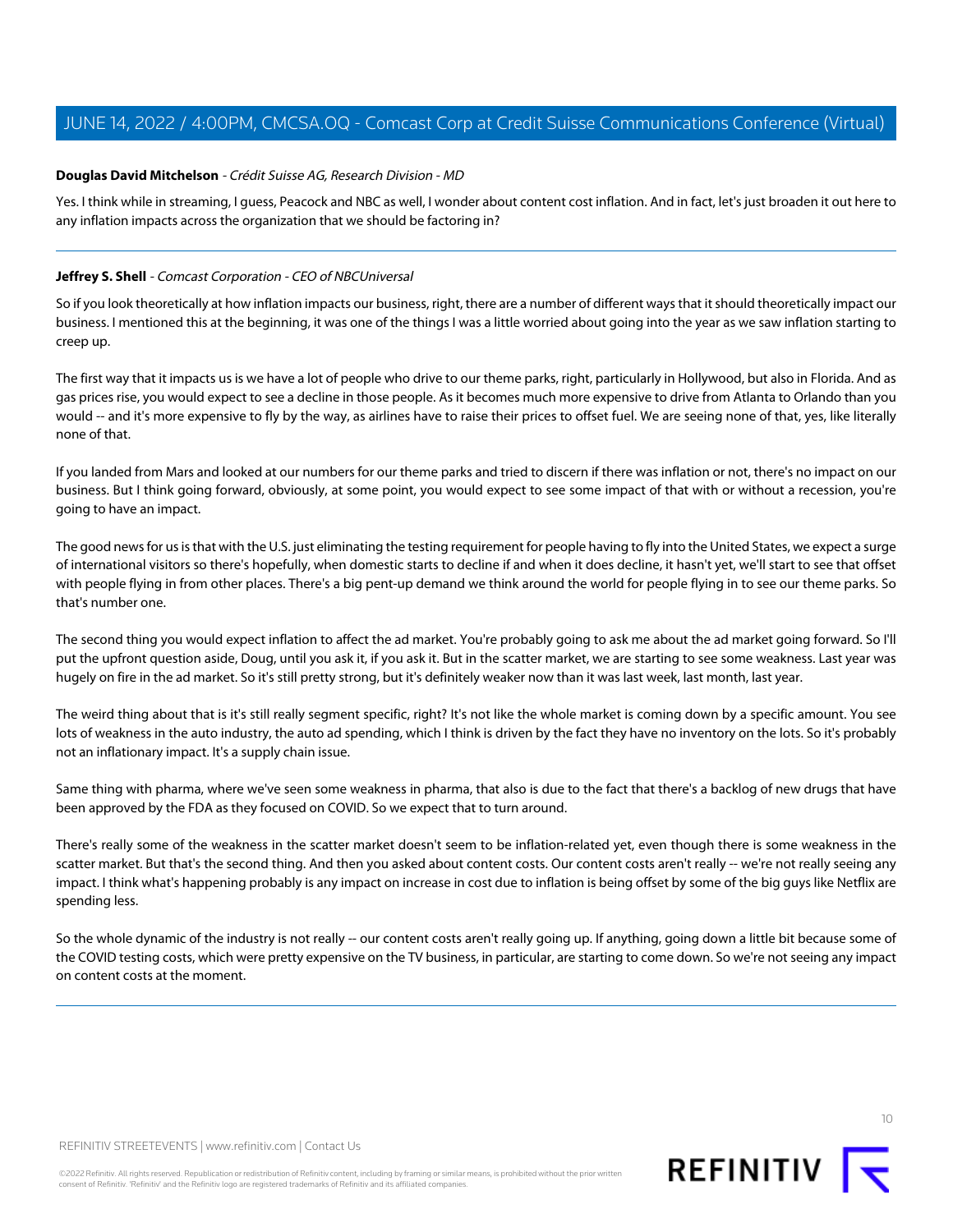#### **Douglas David Mitchelson** - Crédit Suisse AG, Research Division - MD

All right. Well, that's overall encouraging. I think you mentioned this earlier, so I don't want to belabor it, but I was just thinking about the studio, when is it normalized post pandemic? And has the profit potential studio changed for the better or worse in the pandemic or the shift to streaming or windows changes or how popular content is going to be? Any overarching comment? It feels like you're optimistic as to your profitability.

#### **Jeffrey S. Shell** - Comcast Corporation - CEO of NBCUniversal

Yes, it's interesting. I've tried to explain this both internally and externally at our company. So whereas a theme park business, comes -- it goes down, it comes back and it's all in the same period of time. We count it all. In the movie business, in particular, it takes a couple of years for an impact to shock in the system to really flow through the system.

So we basically stopped making movies for most of 2020, and then we started again. By the way, the first movie we came back and started making was Jurassic, where we leased an entire hotel in London and put our whole staff in there and actually finished Jurassic during the height of COVID, so that worked.

But when you don't make movies for a year, what happens is that affects the box office the next year because you don't have anything to release, then it affects your first window the following year, which is home entertainment and then in our case, Peacock and the first pay window and then it goes to free. So it really takes 3 years after a decline in production for you to really see the effect, the studio get back to the full potential of what it could be.

So I think we're really looking at '24 being probably the first year that we're back up to normal based on this shock to the system in 2020 of not making movies, right? And I think we should settle in at '24 at a higher level, as I mentioned than we were before, but it's going to take a while to get through the year of stopping production. That's true for every studio, by the way.

#### **Douglas David Mitchelson** - Crédit Suisse AG, Research Division - MD

That makes sense. I mean, you mentioned advertising earlier, so yes, I'm going. And I guess the lead-in is buyers are saying high single digits for the upfront. So we're not quite done, but mostly done. How did NBC or NBCU...

#### **Jeffrey S. Shell** - Comcast Corporation - CEO of NBCUniversal

So we're pretty -- we're -- because of our size, I think we're probably the biggest advertiser in the upfront. There's a couple of others that are close to us, but I think we probably sell the most advertising now given that we have Peacock as well. So we're pretty much done, just a smattering of things still finishing up and came out at exactly what you just said, high single digits was our pricing, which we had expected kind of mid-single digits coming into the upfront. So I'm thrilled with that.

On volume, which is kind of the other part of the equation, our volume is comparable to last year. We're kind of right in the same range of dollars as we did last year. So if you want to kind of go all the way to top level, what basically happened is the declines in viewership and distribution due to cord cutting and everything else was offset by pricing and Peacock at our company. So I think a pretty good result given everything. So we're thrilled with how the upfront finished up.

#### **Douglas David Mitchelson** - Crédit Suisse AG, Research Division - MD

Yes, it makes sense. So let's switch over to the parks with about 5 minutes to go. And that was the first one you mentioned. I'm leaving it for last. I think you've given us a little bit of sense on current trends and visitors are spending more when they visit the parks. Do you think about affordability issues on the other hand? Are there other things that you can do to improve yield?

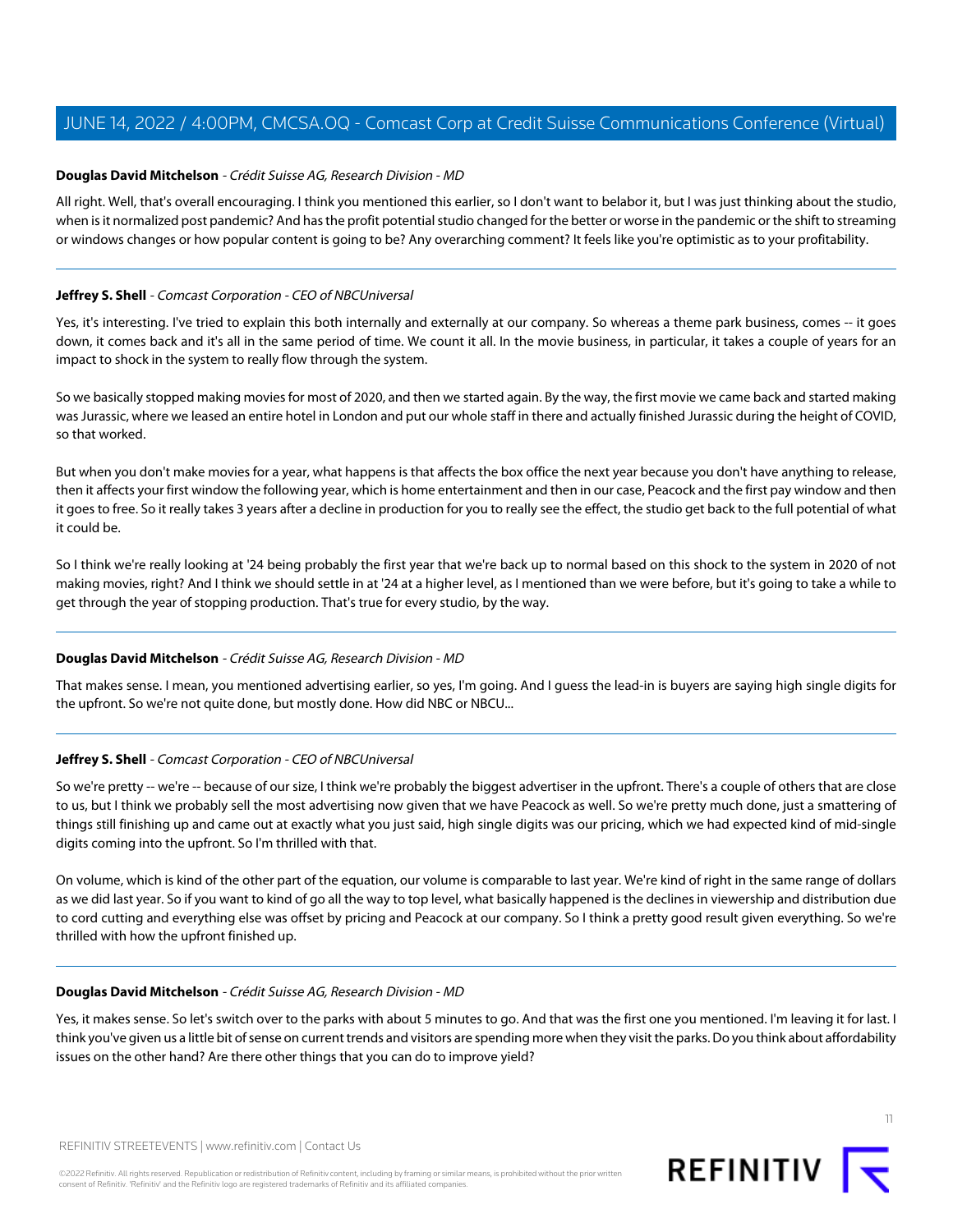And as you sort of look forward over the next bunch of quarters, macro aside, difficult to predict, anything in particular you would highlight in terms of whether it's increasing capacity or might drive price or might drive attendance that's on your radar?

#### **Jeffrey S. Shell** - Comcast Corporation - CEO of NBCUniversal

Yes. So what I would say is you go to 30,000 feet, this is our view of the theme park business, my view of the theme park business. You essentially have a business globally where I believe that you have an imbalance between supply and demand. I mean you're seeing we're selling out our parks. We're selling out our hotel rooms. They're just -- as people start traveling and getting out of their house and getting back out traveling with their families, there's simply just not enough theme park capacity out there.

What I'm really pleased with our decision is that we kept investing during the pandemic. We didn't stop investing. So as we come out of the pandemic, we have new attractions opening. The VelociCoaster, which is the best roller coaster in the world down in Orlando, opened last year, has been driving huge, huge attendance there. But in virtually every park, we have new rides.

We have Nintendo, which is really driving the resurgence of our Japan park. We're pleased with how that's going. We're opening that in Hollywood in the coming months. I don't think we've announced a date, so I won't spill the beans here on that. We opened up a Pets attraction in Hollywood. We have opened Hagrid's roller coaster. We have Jason Bourne things. We've just kept investing on things.

And then more importantly, we're building new parks. So we're building this giant new park in Orlando called Epic Universe. It's going to be anchored by Nintendo. So the Nintendo will have a full land there like it does in Japan, which I think based on the success of Japan, I'm very excited about. And given there's a new terminal in the Orlando airport and given that Disney is selling out and we're selling out, there's a lot of demand in Orlando, particularly as international travelers start to come back. I think we're going to time that right.

So I think we're addressing basically, Doug, this supply-demand imbalance by continuing to deploy capital to the business, rides, new parks and some smaller things that were out there investigating on for new experiences. So that's our strategy for -- we're building capacity to deal with excess demand. Others are doing different things. That's not what we're doing. So I'm pleased with our strategy, and I think it's going to turn out to be the right strategy.

#### **Douglas David Mitchelson** - Crédit Suisse AG, Research Division - MD

Yes. It makes sense. And the last topic I wanted to hit on today is, are there ways to sustain the benefits of being a part of Comcast even if NBCU were separated from the company as whether it's part of a merger to gain superscale or some other need at some point?

#### **Jeffrey S. Shell** - Comcast Corporation - CEO of NBCUniversal

I think from my perspective, all I can answer, this is from my perspective, as Head of NBCU, if people could see my average day or average week, there's a lot more touch points between our various operations than people kind of from the outside looking in might guess, they're small and they're big. I mean, they're the obvious ones are we wouldn't have never launched Peacock in the same speed or success without the Sky platform and without Comcast Xfinity promotion.

But there's other things, too. We talked about the film business transformation. We pivoted on Trolls. It feels like 10 years ago, by the way. But less than 3 years ago, we decided to approach the pandemic by putting Trolls on and creating basically this premium video-on-demand window. And Comcast, we had Comcast there to kind of immediately launch it. So without Comcast being in that business, it would have been much harder to reach commercial agreements.

I talked to Dana at Sky three times a week, we're selling -- making and selling shows across the globe. We're obviously taking advantage of the technical platform. We obviously chose to address European growth in streaming with the SkyShowtime joint venture as opposed to just launching a streaming service in every market. So that's another way.